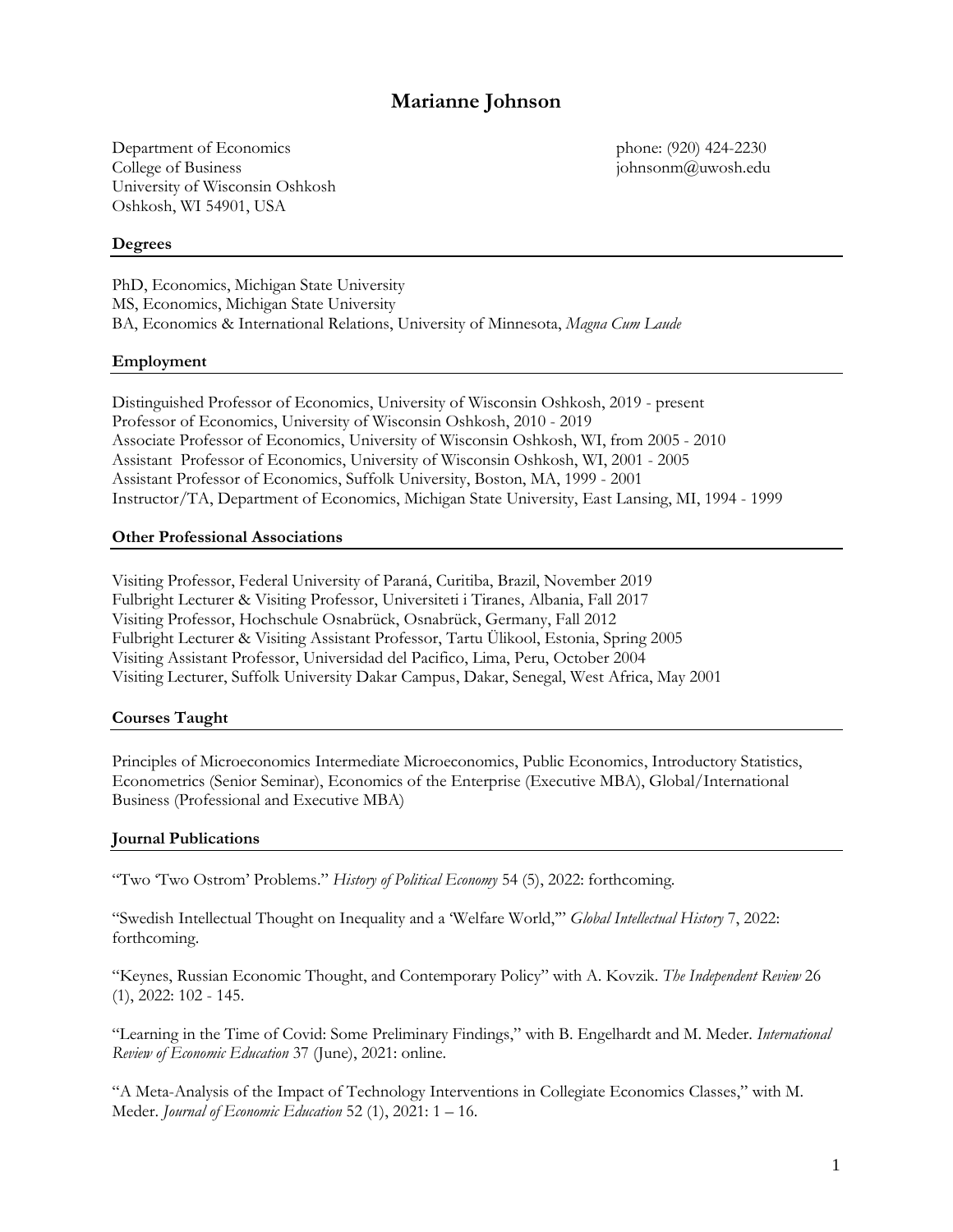"Where Economics Went Wrong: Chicago's Abandonment of Classical Liberalism," *Journal of Economic Literature* 58 (3), 2020: 749 - 776.

"Taking Notes in the Digital Age: Evidence from Classroom Random Control Trials," with B. Artz, D. Robson, and S. Taengnoi Siemers. *Journal of Economic Education* 51 (2), 2020: 103 – 115.

"Isolation in Albanian Economic Thought," with D. Dervishi. *Research in the History of Economic Thought and Methodology* 38 (B), 2020: 111 – 129.

"Wisconsin Institutionalism, Public Persuasion, and Public Science," *Œconomia* 9 (2), 2019: 265 – 287.

"The Fiscal Policy Seminar: It's Early Stages," with M. Desmarais-Tremblay. *Research in the History of Economic Thought and Methodology* 37 (C), 2019: 147 – 179.

"Rules Versus Authorities," *Public Choice* 175 (3-4), 2018: 219 – 228.

"Institutionalism and Fiscal Policy at Midcentury," *Journal of Economic Issues* 52 (1), 2018: 103 - 116.

"Teaching Comparative Economic Systems 25 Years After the Collapse of the Soviet Union," with A. Kovzik. *International Review of Economic Education* 22 (May), 2016: 23 – 33.

"Comparative Economic Systems in the Undergraduate Curriculum: An Update" with A. Kovzik. *Journal of Economic Education* 47 (2), 2016: 168 – 173.

"Applied General Equilibrium Analysis: Birth, Growth, and Maturity" with C.L. Ballard, *History of Political Economy* 48 (5), 2016: 78 – 102.

"Harold Groves, Wisconsin Institutionalism, and Postwar Public Finance," *Journal of Economic Issues* 49 (6), 2015: 691 – 710. Association for Evolutionary Economics, Journal of Economics Issues, Editor's Choice (Best Article) Award, 2015.

"Public Economics, Market Failure, and Voluntary Exchange," *History of Political Economy* 46 (5), 2014: 174 – 198.

"James M. Buchanan, Chicago, and Post War Public Finance," *Journal of the History of Economic Thought* 36 (4), 2014: 479 – 497.

"Progressivism and Academic Public Finance, 1880 to 1930," *History of Political Economy* 46 (1), 2014: 1 – 32.

"A Meta-Analysis of the Gender Gap in Performance in Collegiate Economics Courses," with D. Robson and S. Taengnoi. *Review of Social Economy* 72 (4), 2014: 436 – 459.

"The Gender Gap in Early Business Courses: Determinants of Performance in Economics and Statistics," with C. Cotti, D. Robson, and S. Taengnoi. *Journal of the Academy of Business Education* 14 (2), 2013: 11 – 27.

"Teaching Economics Using Jonathan Harr's *The Lost Painting: The Quest for a Caravaggio Masterpiece,"* with C. Cotti. *Journal of Economic Education* 43 (3), 2012: 1 – 13.

"Study Design's Influence on Empirical Findings in Economic Education," with D. Robson and S. Taengnoi. *Applied Economics Letters* 19 (18), 2012: 1939 – 1942.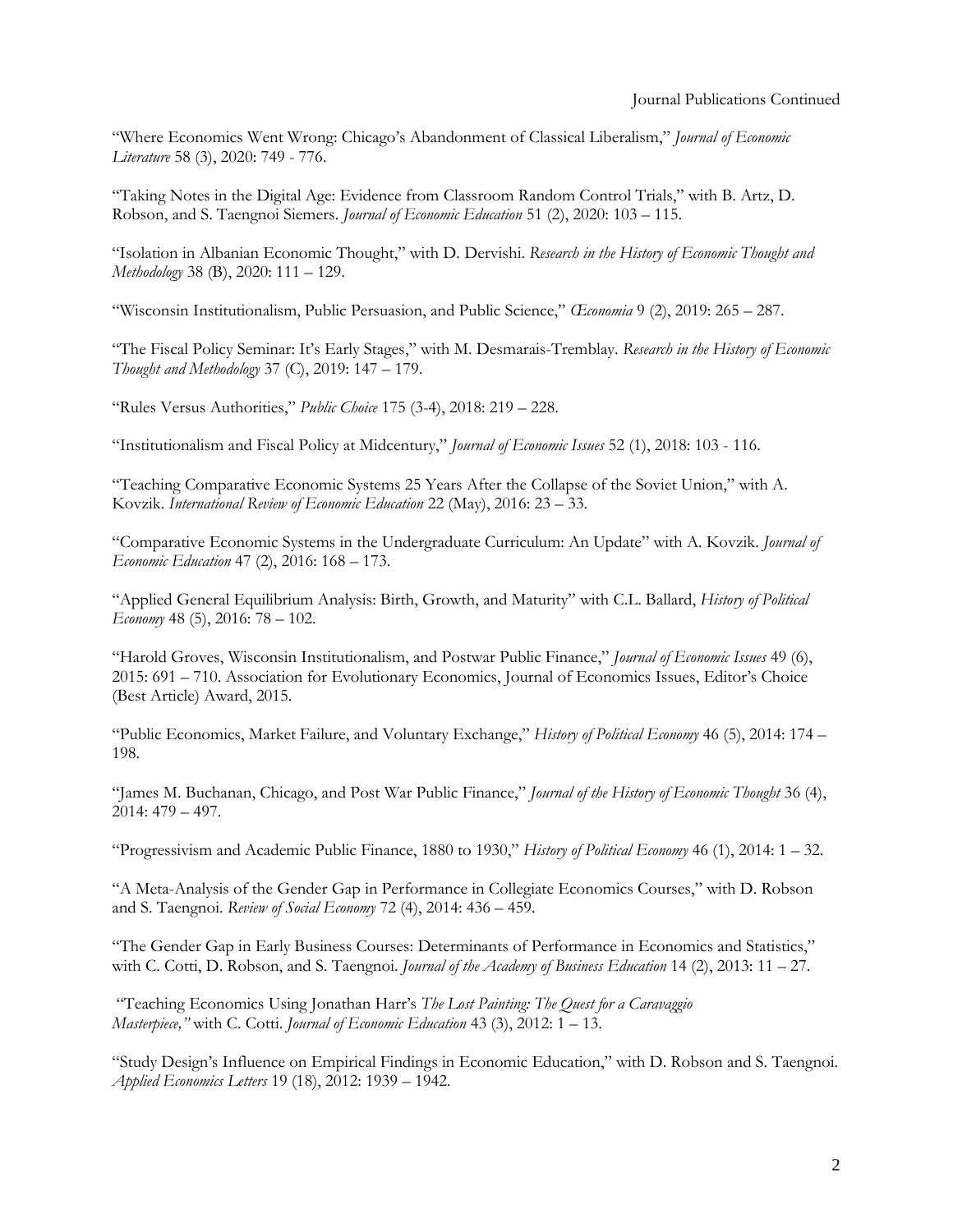"Public Finance and Wisconsin Institutionalism, 1892 – 1929," *Journal of Economic Issues* 45 (4), 2011: 967 - 985.

"Wicksell and the Scandinavian and Public Choice Traditions," *International Journal of Social Economics* 38 (7), 2011: 584 - 594.

"Wicksell's Social Philosophy and his Unanimity Rule," *Review of Social Economy* 68 (3), 2010: 187 – 204.

"A Framework for Reconsidering the Lake Wobegon Effect," with M.R. Haley and M.K. McGee, *Journal of Economic Education* 41 (1), 2010: 95 - 109.

"Research in Online and Blended Learning in the Business Disciplines: Key Findings and Possible Future Directions," with J.B. Arbaugh, M. Godfrey, B. Leisen Pollack, B. Niendorf, and W. Wresch, *Internet and Higher Education* 12, 2009: 71 – 87.

"Clickers, Student Engagement, and Performance in an Introductory Microeconomics Course: A Cautionary Tale," with D. Robson, *CHEER* 20, 2008: 4 – 12.

"Internationalizing Intermediate Microeconomics: Collaborative Case Studies and Web-Based Learning," with E. Galarza. *International Review of Economics Education* 6 (1), 2007: 9 – 26. Also available through El Base de Conocimiento de GDN.

"Student and Professor Gender Effects in Introductory Business Statistics," with M.R. Haley and E. Kuennen, *Journal of Statistics Education* 15 (4), 2007.

"Basic Math Skills and Performance in Introductory Statistics," with E. Kuennen, *Journal of Statistics Education*  14 (2), 2006. Reviewed by L. Lunsford for *The College Mathematics Journal* 38 (2), 2008: 163 – 164.

"Wicksell's Theory of Public Goods: Buchanan's and Musgrave's Interpretations," *Journal of the History of Economic Thought*, 28 (1), 2006: 59 - 81.

"Wicksell's Unanimity Rule for Public Goods: Buchanan's Dominance Considered," *American Journal of Economics and Sociology* 64 (4), 2005: 1049 - 1071.

"Gender, Expectations, and Grades in Microeconomics," with C.L. Ballard, *Feminist Economics* 11 (1), 2005: 95 - 122.

"Delaying Developmental Mathematics: The Characteristics and Costs," with E. Kuennen, *Journal of Developmental Education* 28 (2), 2004: 24 - 29.

"Basic Math Skills and Performance in an Introductory Economics Class," with C.L. Ballard, *Journal of Economic Education* 35 (1), 2004: 3 - 23.

"Differential Taxation of For-Profit and Nonprofit Firms, A Computational General Equilibrium Approach," *Public Finance Review* 31 (6), 2003: 623 - 647.

"More Native than French: American Physiocrats and Their Political Economy," *History of Economic Ideas* 10 (1), 2002: 15 - 32.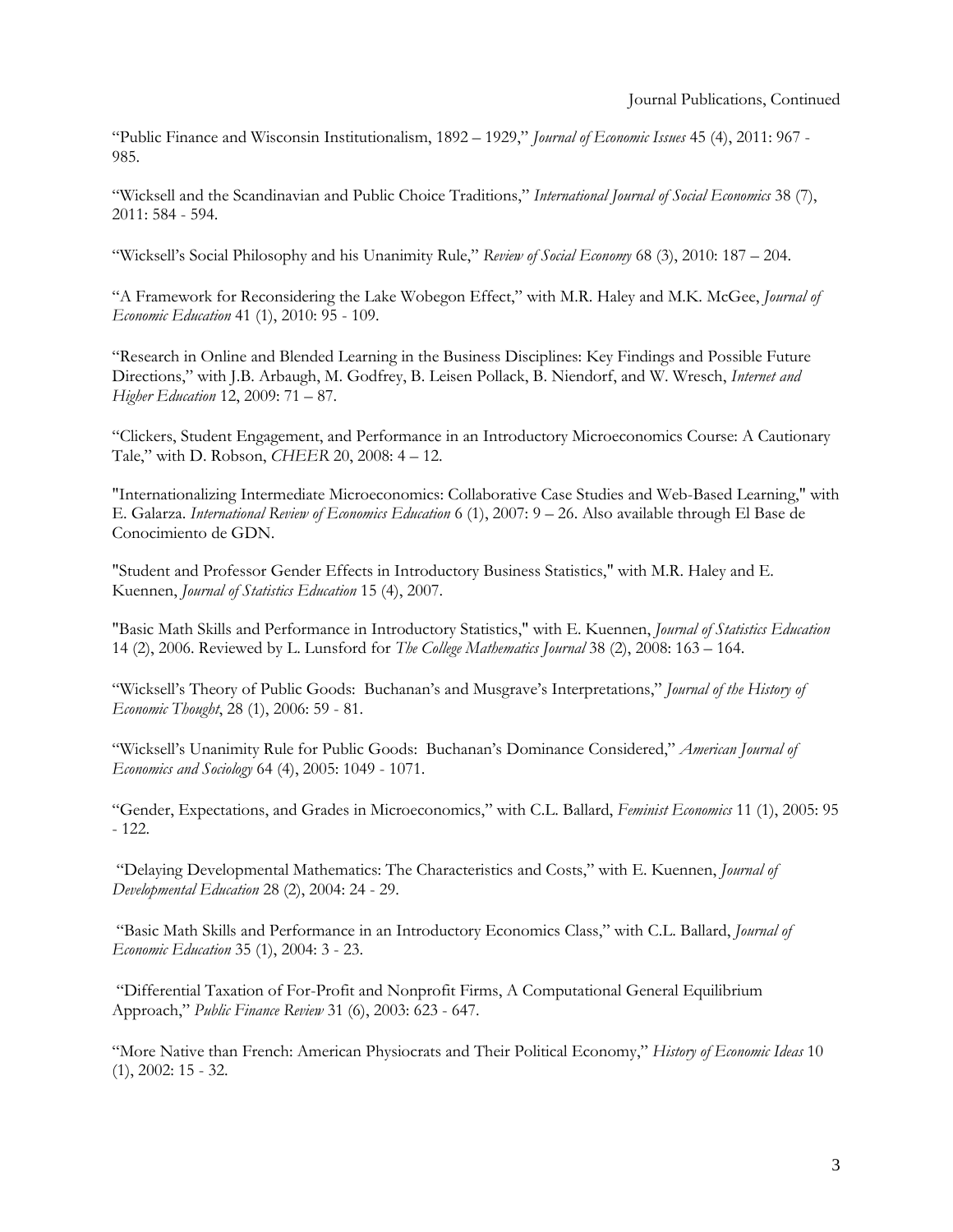### **Book Chapters/Book Reviews/Books**

"Reviewed Work: Elinor Ostrom and the Bloomington School: Building a New Approach to Policy and the Social Sciences, by Jayme Lemke and Vlad Tarko," *History of Political Economy* 54, 2022: forthcoming.

"The Effects of Zebra Mussel Infestations on Property Values: Evidence from Wisconsin," in *Measuring Amenities and Disamenities in the Housing Market: Applications of the Hedonic Method*, eds. J. Hall, K. Lawson, and J. Shia. West Virginia University Press, 2021: 93 – 103.

"Rules Versus Authorities: Buchanan and Simons and Fiscal Policy" in *James M. Buchanan: A Theorist of Political Economy and Social Philosophy*, ed. Richard Wagner. Palgrave Macmillan, 2019: 941 - 964.

"Daughters of Commons: Wisconsin Women and Institutionalism," *Handbook of Women in Economics*, ed. K. Madden and R. Dimand. Routledge, 2019: 229 – 249.

"Review: *John Bascom and the Origins of the Wisconsin Idea*," Economic History, August 2017: online. [http://eh.net/book\\_reviews/john-bascom-and-the-origins-of-the-wisconsin-idea/](http://eh.net/book_reviews/john-bascom-and-the-origins-of-the-wisconsin-idea/)

"Review: *Antonio De Viti De Marco: A Story Worth Remembering," European Journal of the History of Economic Thought*, 24 (5), 2017: 1116 - 1118.

"Review: *Institutionalist Movement in American Economics, 1918 – 1947: Science and Social Control* by Malcolm Rutherford," *History of Economic Ideas* 20 (1), 2012: 200 – 202.

"Review: *After the Crash, Designing a Depression-Free Economy* by Mason Gaffney," *International Journal of Social Economics* 38 (5), April 2011: 494.

*Essays on the Invisible Hand,* W.J. Samuels (with assistance by M. Johnson and W. Perry). Cambridge University Press (2011). Covered by the *Guardian* with interview, October 6, 2011. <http://www.theguardian.com/commentisfree/audio/2011/oct/06/big-ideas-podcast-adam-smith-audio>

"Review: *No Wealth but Life: Welfare Economics and the Welfare State in Britain, 1880-1945* by Roger Backhouse and Tamotsu Nishizawa" *EHNet*, September 2010: online.

"The Duke of Argyll and Edwin L. Godkin as Precursors to Hayek on the Relation of Ignorance to Policy," with K. Johnson and W.J. Samuels, in *The Legal-Economic Nexus*, ed. W.J. Samuels. Routledge, 2007: 291 – 398.

"The Duke of Argyll and Henry George: Land Ownership and Governance," with K. Johnson and W.J. Samuels, in *Henry George's Legacy in Economic Thought*, ed. J. Laurent. Edward Elgar, 2005: 99 - 147. Reprinted in *The Legal-Economic Nexus*, ed. W.J. Samuels. Routledge, 2007: 399 - 446.

"Charitable Organizations as a Substitute for Government," in *North America, Tensions and Re(solutions): Selected Papers from the 7th International Tartu Conference on North-American Studies*. Baltic Center for North-American Studies, University of Tartu, Estonia, 2007: 66 - 77.

"The Duke of Argyll and Edwin L. Godkin as Precursors to Freidrich Hayek on the Relation of Ignorance to Policy, Parts 1 to 4," with W.J. Samuels and K. Johnson, *Storia del Pensiero Economico*., Nuovo Serie n1 (2004 - 2005). Reprinted in *The Legal Economic Nexus*, ed. W.J. Samuels. Routledge, 2007: 291 – 398.

"Wood's *Correspondence of Thomas Reid*, A Review Essay," *[Research in the History of Economic Thought and](http://www.msu.edu/~emmettr/rhetm/)  [Methodology](http://www.msu.edu/~emmettr/rhetm/)* 23A, 2005: 229 - 236.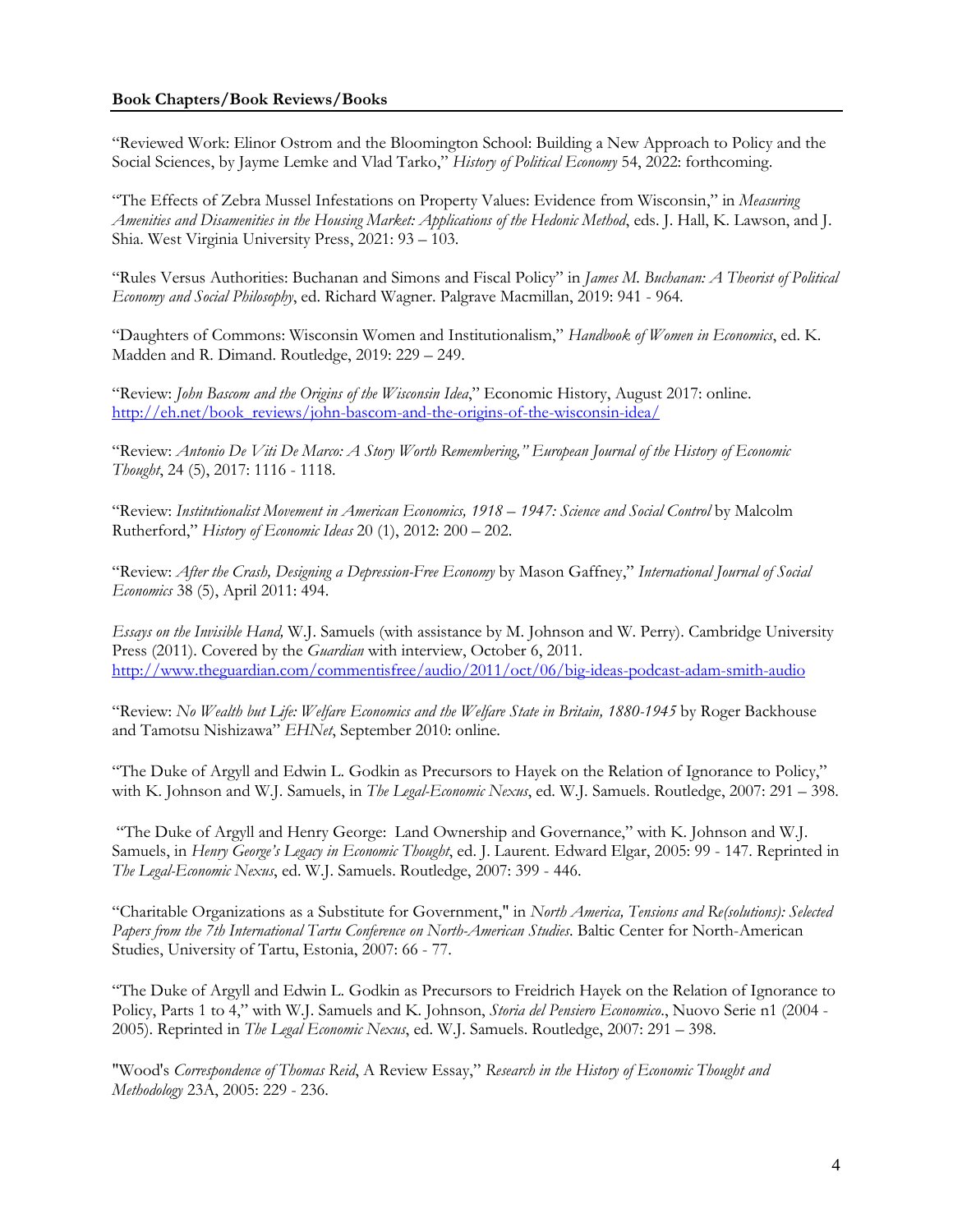"Book Review. The Soul's Economy: Market Society and Selfhood in American Thought, 1820-1920," *[Journal of the History of](http://www.tandf.co.uk/journals/titles/10427716.asp) Economic Thought* 26 (1), 2004: 134-136.

*Essays in the History of Economic Thought* with W. Henderson, K. Johnson, and W.J. Samuels. New York: Routledge, 2004. Selected for *Routledge Historical Resources: History of Economic Thought* series (2016).

"What We Learn from the Problem of Recent Economic Thought," with K. Johnson and W.J. Samuels, in *Essays in the History of Economic Thought*, eds., J. Henderson, M. Johnson, and W.J. Samuels. Routledge, 2004: 90 - 186.

"What Authors of History of Economic Textbooks Have to Say about History of Economic Thought," with K. Johnson and W.J. Samuels, in *Essays in the History of Economic Thought*, eds., J. Henderson, M. Johnson, and W.J. Samuels. Routledge, 2004: 187 - 270.

# **Edited Books/Edited Articles/Editorial Introductions**

"Are There Alternative Traditions in Public Choice? An Introduction" with A. Marciano and M. Mosca. *Œconomia* 11 (3), 2021: 3 - 8.

"Introduction" and "Notes from Warren J. Samuels' Course on the Economic Role of Government," edited with M. Meder. *Research in the History of Economic Thought and Methodology* 30B, 2012: 139 – 149.

"Warren J. Samuels's Notes from Martin Bronfenbrenner's Course in Distribution of Income, University of Wisconsin, Fall 1954," edited with W.J. Samuels. *Research in the History of Economic Thought and* Methodology 29C, 2011.

"Economic Theory by Taussig, Young, and Carver at Harvard" edited with W.J. Samuels. *Research in the History of Economic Thought and Methodology* 28C, 2010.

"Lloyd Mints Notes on Money and Banking, EC 330, University of Chicago, Fall 1946," edited with K. Johnson, pp. 111 – 157; "Seminars by John R. Hicks and Tjalling Charles Koopmans, University of Chicago, Fall 1946" edited with K. Johnson, pp. 201 - 212; and "Notes from Economics 300B by Milton Friedman, University of Chicago, Spring 1947," edited with K. Johnson, pp. 159 - 199. All in *Research in the History of Economic Thought and* Methodology 27C (2009).

"Glenn Johnson's Notes from Frank H. Knight's Course in the History of Economic Thought, Economics 302, University of Chicago, Winter 1947," edited with W.J. Samuels, pp. 1 – 62; "Glenn Johnson's Notes from Milton Friedman's Course in Economic Theory, Economics 300A, Winter Quarter 1947," edited with W.J. Samuels, pp. 63 - 117; "Glenn Johnson's Notes from D. Gale Johnson's Income and Welfare Course, Economics 356, University of Chicago, Spring 1947" edited with W.J. Samuels, pp. 119 – 166. All *Research in the History of Economic Thought and Methodology* 26C, 2008.

"Notes from Frank Whitson Fetter's Course on Monetary Institutions and Policies, Economics D-31-0, Northwestern University, Fall 1966," edited with W.J. Samuels, pp. 41 – 82; "Notes from George L. Stigler's Course in Industrial Organization, Business 305, University of Chicago, Fall 1964," edited with W.J. Samuels, pp. 83 – 116; "Mark Ladenson's Notes from M.H. Miller's Course on Corporate Finance, Business 330, University of Chicago, Fall 1963," pp. 117 – 142; and "Warren J. Samules' Lecture Notes from James S. Earley's Course on Economic Theory, Economics 150, University of Wisconsin, Fall 1954," edited with W.J. Samuels, pp. 143 – 209. All *Research in the History of Economic Thought and Methodology* 25C, 2007.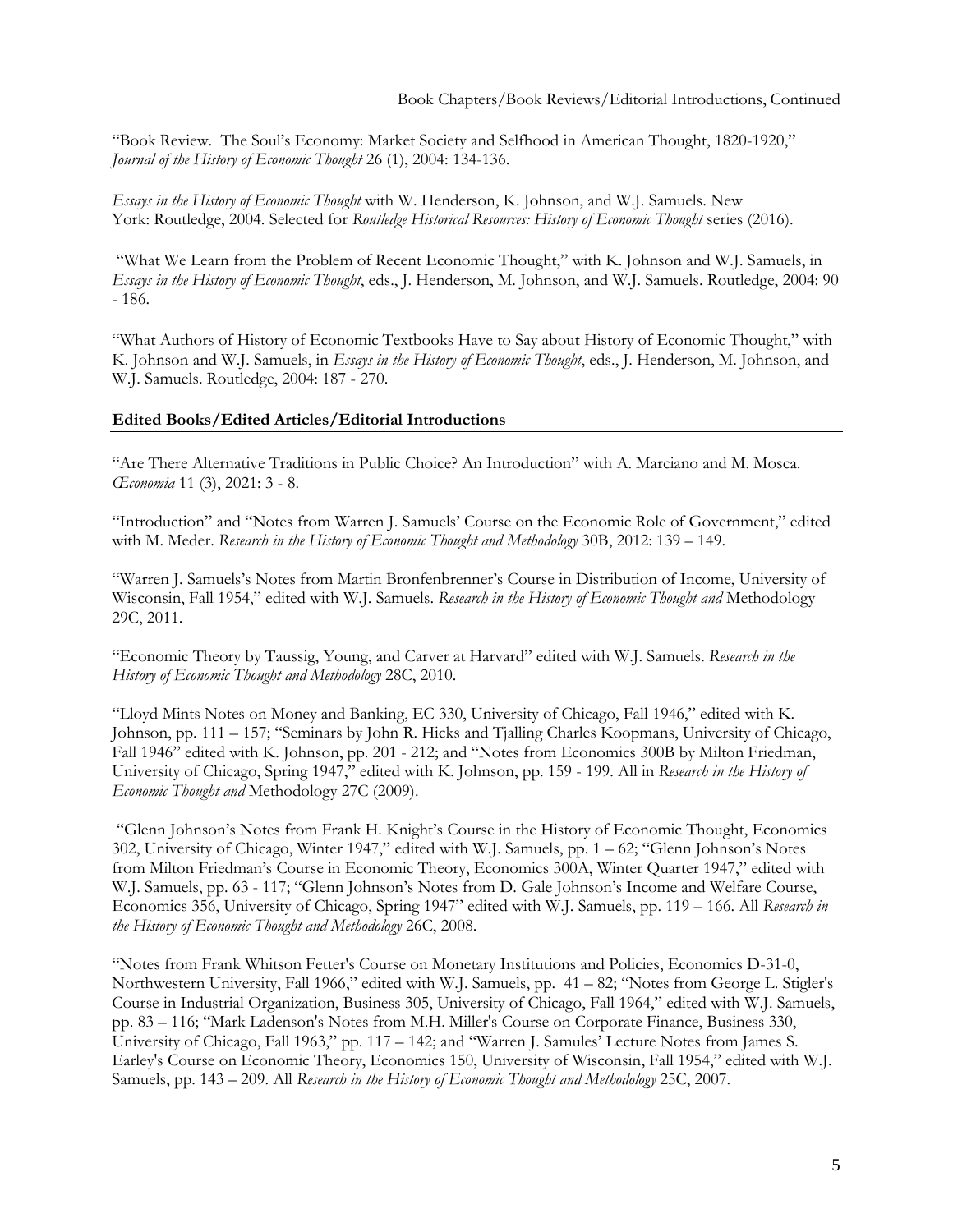"Notes from Edwin E. Witte's Course on Government and Labor, Economics 249, Fall 1955," edited with W.J. Samuels, *Research in the History of Economic Thought and Methodology* 24C, 2006: 273 - 334.

*[Early American Economic Thought II:](http://www.pickeringchatto.com/americaneconomy.htm) The Emergence of a National Economy, From Independence to the Civil War* (6 Volumes). Edited with M. Rutherford and W. Barber. London: Pickering and Chatto Press, 2004.

*[Early American Economic](http://www.pickeringchatto.com/americaneconomy.htm) Thought [I:](http://pickeringchatto.com/americaneconomy.htm) Foundations of the American Economy, The American Colonies from Inception to Independence* (5 Volumes). Edited with S. Medema, and W.J. Samuels. London: Pickering and Chatto Press, 2003.

"Edwin Seligman's Lectures on Public Economics: 1927-1928." edited with L. Fiorito and W.J. Samuels, *Research in the History of Economic Thought and Methodology* 18C, 2000.

"Comparison Between Parsons' Edition and the Original Manuscript of The Economics of Collective Action," with P. Fajinzylber and D. Heidt, *Research in the History of Economic Thought and Methodology* 17 (7C), 1998: 7-16.

"Commons' Legal Foundations of Capitalism and Economics of Collective Action, Compared," with P. Fajinzylber and D. Heidt, *Research in the History of Economic Thought and Methodology* 17 (7C), 1998: 17-35.

# **Current Projects**

"Taxation in the Progressive Era: From Revenue to Social Policy" for *Review of Political Economy*. Presented at the History of Economics Society annual Conference, Utrecht, the Netherlands, December 12, 2021.

"Women and the Economics of the Franchise in Sweden" with D. Robson. Presented at the *Œconomia*  Workshop, University Paris 1 Panthéon-Sorbonne, Paris, France, November 29, 2021. [https://papers.ssrn.com/sol3/papers.cfm?abstract\\_id=3901482](https://papers.ssrn.com/sol3/papers.cfm?abstract_id=3901482)

"Business School Grades, Assessment Scores, and Dropout Rates in the Covid-19 Pandemic" with B. Engelhardt and S. Taengnoi Siemers. [https://papers.ssrn.com/sol3/papers.cfm?abstract\\_id=3943471](https://papers.ssrn.com/sol3/papers.cfm?abstract_id=3943471)

"On Classical Liberalism, Optimism, and the *Soul of Classical Political Economy*" for *Public Finance and Public Choice.* Version presented at the Public Choice Society Meetings, Nashville, March 11, 2022.

"Wisconsin Institutionalism, National Planning, and Expert Authorities," Presented at the Latin American Conference for the History of Economic Thought, November 2019 (Invited Plenary). <https://papers.ssrn.com/abstract=3482182>

"Women and Economics During the Pandemic" B. Engelhardt and S. Taengnoi Siemers.

"Faculty Teaching Load and Student Educational Satisfaction," with B. Engelhardt.

"The Impact of Study Design on Findings in Studies of Educational Technologies" with M. Meder. Presented at the Midwest Economics Association annual conference, March 25, 2022.

"Public Finance Origins of Fiscal Policy," presented at the History of Economics Society Annual Conference, June 22 to 25, 2017 in Toronto and the Italian Association for the History of Economic Thought (AISPE) XV Conference Rome, 23 November 2017 and at the Duke Center for the History of Political Economy HOPE workshop, Oct. 5, 2018. <https://papers.ssrn.com/abstract=3252526>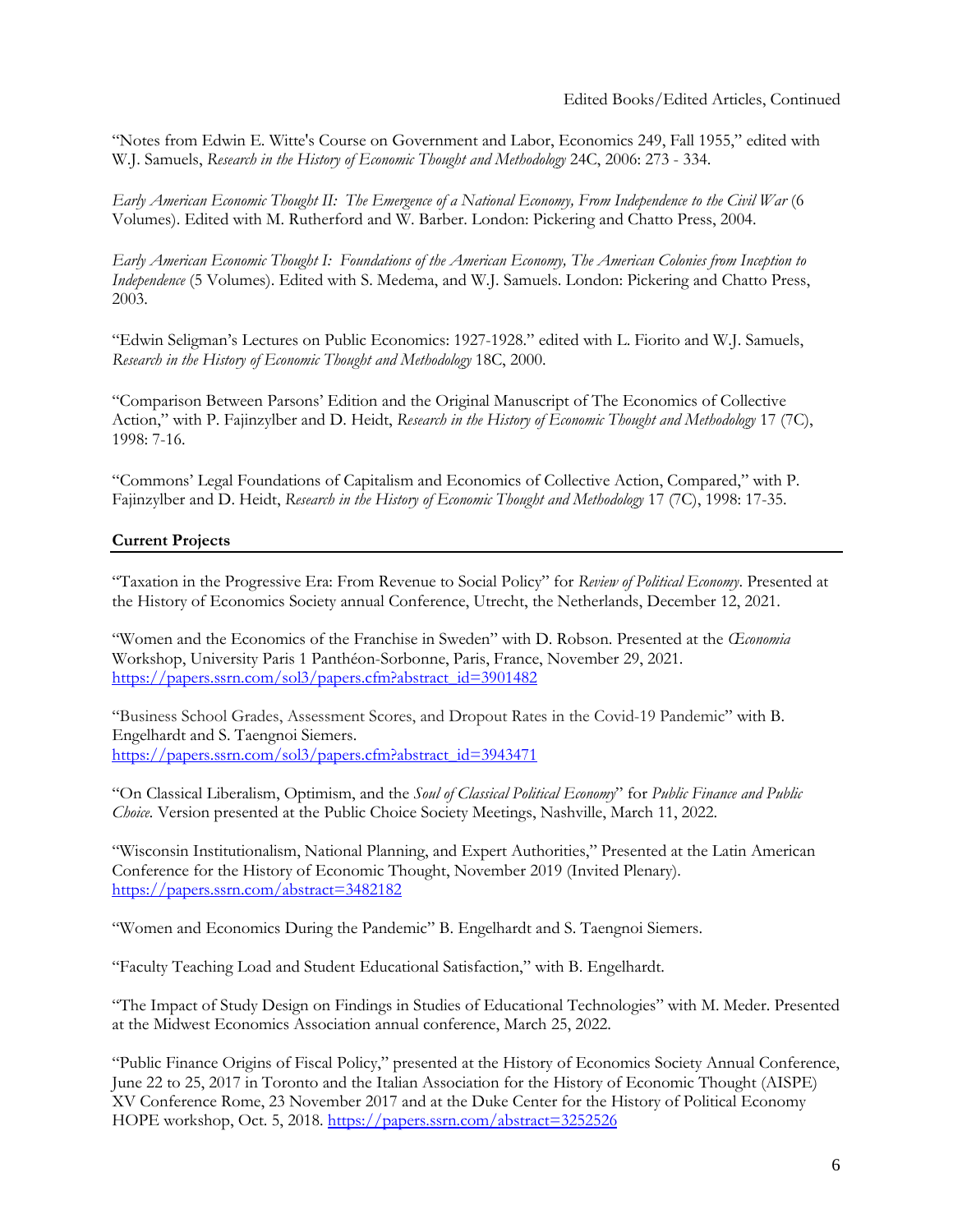"'Dull, Unimaginative, and Extremely Limited' Becomes Modern Public Economics," presented at the History of Economics Society Conference, June 2016, Duke University, Raleigh-Durham, NC. [https://papers.ssrn.com/sol3/papers.cfm?abstract\\_id=2683463](https://papers.ssrn.com/sol3/papers.cfm?abstract_id=2683463)

"Musgrave's Incidence Report and the *National Tax Journal*" with M. Desmaris-Tremblay.

"Walter Heller, Fiscal Policy, and Wisconsin Institutionalism Redux"

"Wicksell on Pareto: Efficiency, Welfare and Distribution," presented at the Erasmus Institute for Philosophy and Economics (EIPE) 20<sup>th</sup> Anniversary Conference, March 22 – 24, 2017. [https://papers.ssrn.com/sol3/papers.cfm?abstract\\_id=2926587](https://papers.ssrn.com/sol3/papers.cfm?abstract_id=2926587)

"Wicksell, Pareto and Public Choice," presented at the History of Economics Society Sessions of the ASSA Meetings, 4 January 2016, San Francisco. [https://papers.ssrn.com/sol3/papers.cfm?abstract\\_id=2704001](https://papers.ssrn.com/sol3/papers.cfm?abstract_id=2704001)

"Transition of the 'Economics Industry' in Albania: A Bibliometric Approach." Presented at the International Conference on "Socio–Economic Perspectives in the Age of XXI Century Globalization", University of Tirana, Faculty of Economy, Department of Economics in Tirana, Albania, 1 and 2 December, 2017. [https://papers.ssrn.com/sol3/papers.cfm?abstract\\_id=3074406](https://papers.ssrn.com/sol3/papers.cfm?abstract_id=3074406)

"Paper Money, the Popular Press, and Morality in 18th Century America." [https://papers.ssrn.com/sol3/papers.cfm?abstract\\_id=1085337](https://papers.ssrn.com/sol3/papers.cfm?abstract_id=1085337)

### **Plenary Presentations**

Public Choice Society, Nashville, Tennessee (2022), "On the Optimism of Classical Liberalism: James M. Buchanan and Elinor Ostrom."

International Symposium on Economic Thought (ISET), Istanbul, Turkey, Virtual (2019), "Elinor Ostrom on Working Together (And Apart)."

7th Latin American Conference of the History of Economic Thought, Federal University of Paraná, Curitiba, Brazil (2019), "Wisconsin Institutionalism, Economic Planning and the Role of Expert Authorities."

Public Choice Society, Charleston, South Carolina (2018), "James M. Buchanan and Henry C. Simons on Fiscal Policy."

International Conference on Socio–Economic Perspectives in the Age of XXI Century Globalization, University of Tirana, Faculty of Economy, Department of Economics in Tirana, Albania (2017), "Transition and the Albanian Economic Industry."

International Tartu Conference on North American Studies, Tartu, Estonia (2005), "Substitutability Between For-Profit and Nonprofit Organizations."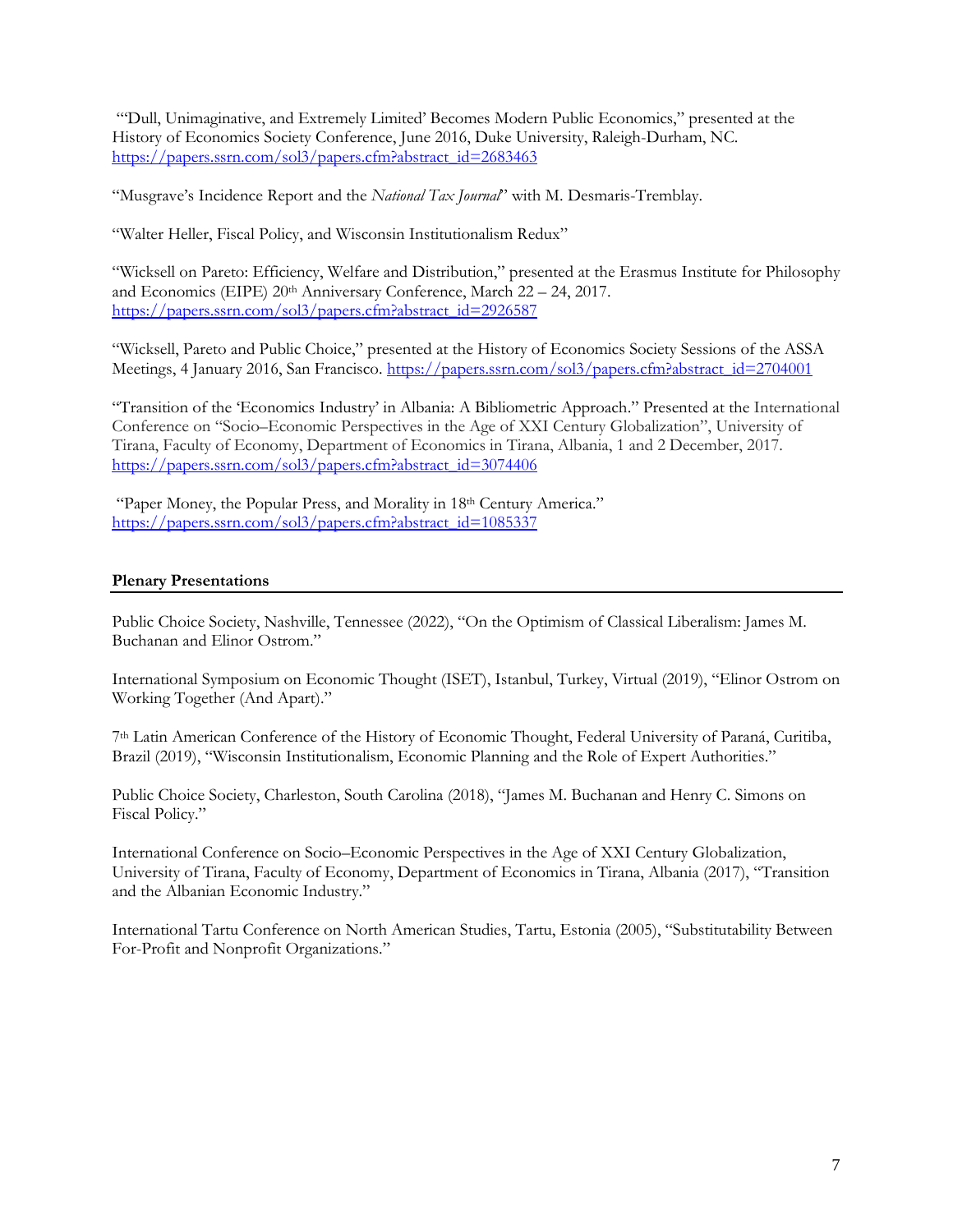### 2022

Public Choice Society Conference (Plenary) Liberty Fund Anniversary *Calculus of Consent* Association of Private Enterprise Education Midwest Economics Association Meetings History of Economics Society Conference

### 2020

Cercle d'épistémologie économique, Université Paris I Panthéon-Sorbonne International Symposium on Economic Thought Midwest Economics Research Group History of Economics Society Conference Committee for Economic Education Poster Session at the AEA Conference

### 2018

Public Choice Society Conference (Plenary) History of Economics Society Conference Hidden Agencies: Economists and Political Economy under Authoritarian Rule Workshop, University of Manchester, UK Duke Center for the History of Political Economy *Oeconomia* Workshop on Economists and Public Reason, Lausanne, Switzerland University Aleksandër Moisiu Durrës, Albania (Workshop) Luarasi University, Tirana, Albania (Workshop)

Beder University, Tirana, Albania (Workshop)

#### 2016

History of Political Economy Conference Allied Social Sciences Association Meetings History of Economics Society Conference

#### 2014

History of Political Economy Conference History of Economics Society Conference Midwest Economics Association Meetings Allied Social Sciences Association Meetings Wisconsin Economics Association Conference

### 2012

Hochschule Osnabrück, Osnabrück, Germany History of Economics Society Conference DePaul University Graduate Seminar Midwest Economics Association Meetings

### 2021

Œconomia Workshop on Women, Economics and History – Diversity Within Europe, Paris 1 History of Political Economy Conference Global Inequality Conference History of Economics Society Conference

### 2019

Latin American Conference of the History of Economic Thought ALAHPE (Plenary) History of Economics Society Conference Midwest Economics Association Conference

### 2017

International Conference on Socio–Economic Perspectives, University of Tirana, Albania (Plenary) History of Economics Society Conference

Luarasi University, Tirana, Albania

Italian Association for the History of Economic Thought(AISPE)

Universiteti i Tiranes, Albania (Workshop)

Erasmus Institute for Philosophy and Economics (EIPE) Conference

### 2015

History of Economics Society Conference Association for Institutional Thought Conference

### 2013

History of Economics Society Conference

#### 2011

History of Economics Society Conference Western Int'l Economics Association Meetings Zhejiang International Studies University, China

### Conferences, Continued

# 2010

History of Economics Society Conference Midwest Economics Association Meetings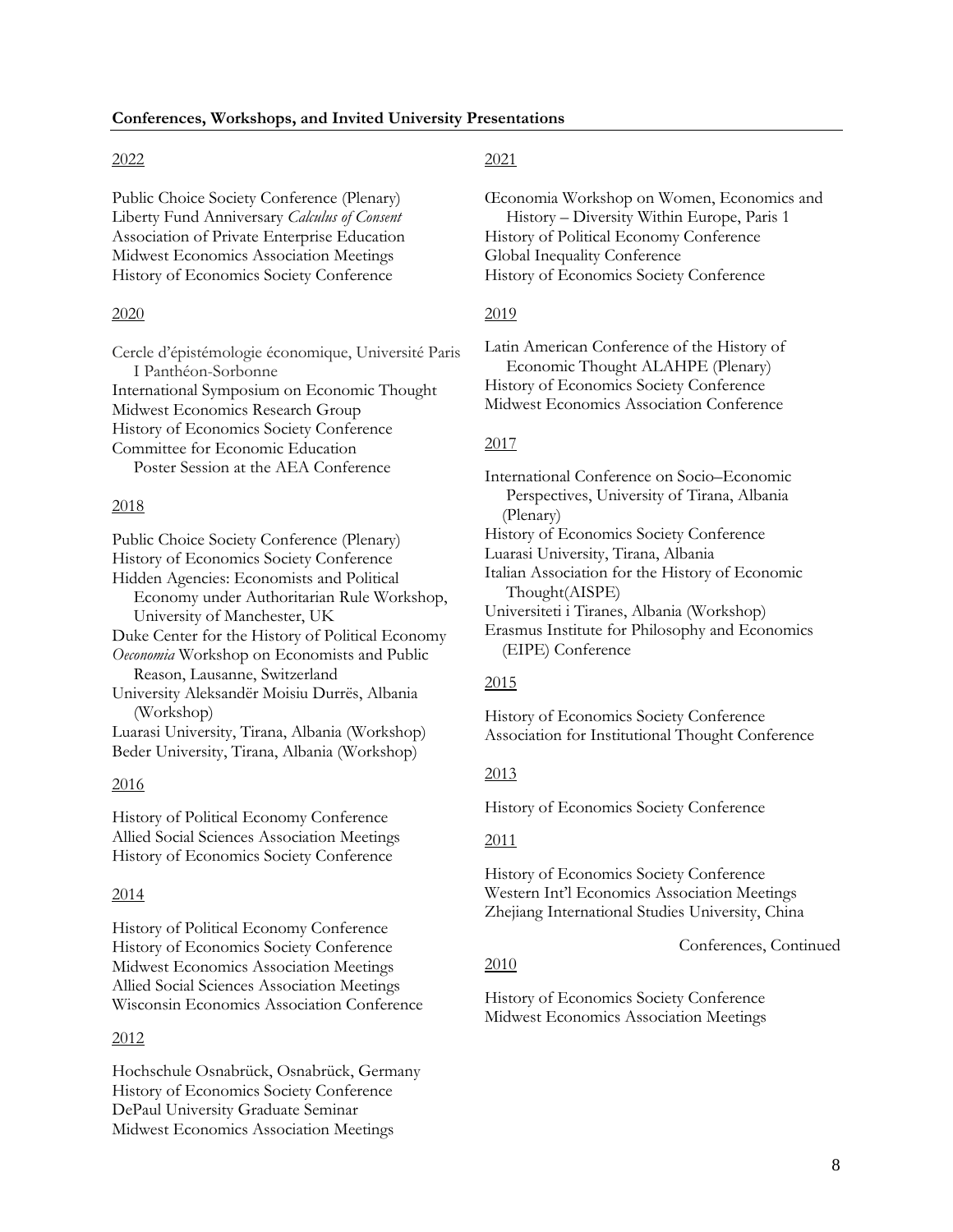### 2009

Allied Social Sciences Association Meetings Hochschule Osnabrück, Osnabrück, Germany Western Int'l Economics Association Meetings

# 2007

History of Economics Society Conference Midwest Economics Association Meetings Wisconsin Economics Association Conference

# 2005

Int'l Tartu Conference on North American Studies (Plenary) University of Tartu, Estonia Praxis Center for Policy Studies, Tallinn, Estonia Wisconsin Economics Association Conference

University of Wisconsin Oshkosh

### 2003

Western Int'l Economics Association Meetings

2001

History of Economics Society Conference Midwest Economics Association Meetings Allied Social Sciences Association Meetings

### 2008

History of Economics Society Conference Midwest Economics Association Meetings Wisconsin Economics Association Conference Society for the Preservation of the History of Economic Thought Summer Institute

### 2006

Midwest Economics Association Meetings Wisconsin Economics Association Conference Allied Social Sciences Association Meetings National Council on Economic Education

### 2004

Midwest Economics Association Meetings Southern Economics Association Meetings University of Wisconsin-Eau Claire Universidad del Pacifico, Lima, Peru

### 2002

History of Economics Society Conference Midwest Economics Association Meetings Wisconsin Economics Association Conference

### 2000

History of Economics Society Conference Eastern Economics Association Meetings Suffolk University Research Seminar

### **Awards**

Dean's Exception Performance Award (Tenured Faculty), UW Oshkosh, 2021 J. Ben Arbaugh Award for Excellent in Research in Business Education, UW Oshkosh, 2020 *Journal of Economics Issues*, Editor's Choice (Best Article) Award, 2015 Thrivent Business Professor of the Year, College of Business, UW Oshkosh, May 2011 Dean's Exceptional Performance Award, College of Business, UW Oshkosh, September 2008 Edward Penson Faculty Award, University of Wisconsin Oshkosh, 2008 Oshkosh Truck Endowed Professorship, University of Wisconsin Oshkosh, 2007 – 2011 Excellence in Teaching Award, Nat'l Society of Leadership & Success, UWO Student Chapter, 2007

# **Grants**

Fulbright Grant, Lecturing and Research Award, Universiteti i Tiranes, Albania, Fall 2017 UW Oshkosh Faculty Development Sabbatical Grant, 2009-2010 and 2017-2018 UW Oshkosh Faculty Development Grant, 2002, 2003, 2004, 2005, 2007, 2013, 2014 (2), 2015, 2020 (2) UW Oshkosh Student-Faculty Collaborative Research Grant, 2003, 2004, 2006, 2007, 2009, 2012, 2016 Business and International Education (BIE) Grant, U.S. Department of Education (PI), 2008 - 2010 Center for International Business and Education Research (CIBER) Grant, 2007-2008